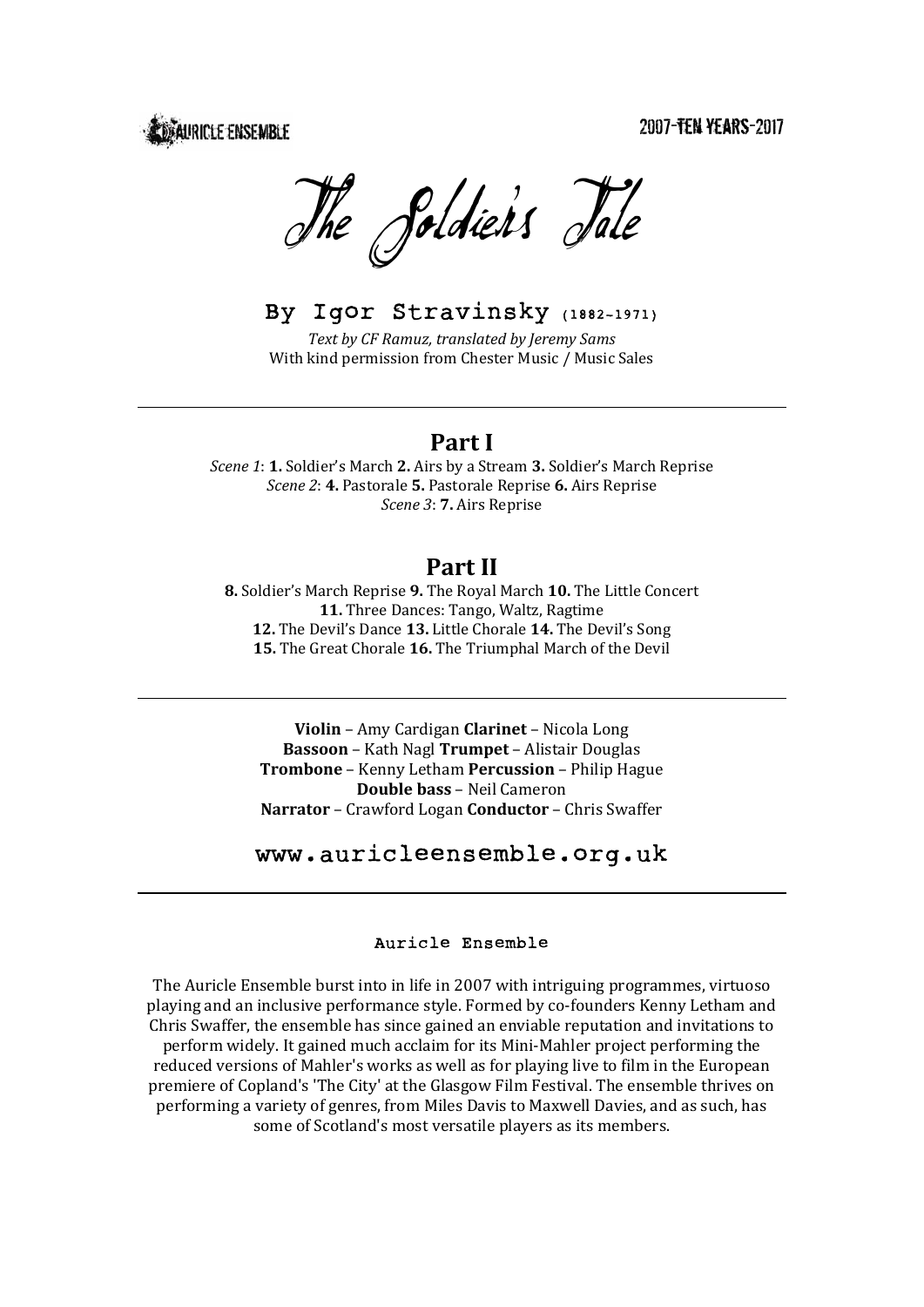#### Crawford Logan – Narrator



Crawford recently completed a very successful Edinburgh Fringe in Cumbernauld Theatre's 'The Gardener', even picking up a  $5*$  review with picture in The Times, and has been fortunate over many vears to have appeared in theatres all over the UK and abroad, including the West End. In 2013 he appeared 319 times in 'The Woman In Black' at the Fortune Theatre in London's Covent Garden, seeing in both the 25th year of this famous play and it's 10,000th performance. Crawford has been a familiar voice on BBC

Radio over many years, in particular as the suave author/detective Paul Temple in the Paul Temple Mysteries on Radio 4. He is a veteran of dozens of audiobook recordings and hundreds of voiceovers for radio and television. Crawford recently performed 'The Lighthouse Keepers' with Red Note Ensemble and earlier this year 'Beethoven's Letters' with the Carducci Quartet. He has a long association with the Tallis Chamber Choir in London and with the compositions of Sally Beamish, and among others has appeared with the Rose Consort of Viols, the Scottish Chamber Orchestra, the Fidelio Trio, Trio Isimsiz and the Rosenethe Singers. He is also a very occasional member of a band called The Martians!

Amy Cardigan – Violin



Amy studied at the Royal Scottish Academy of Music and Drama before continuing with her post graduate studies at the Royal Academy of Music in London. During her time at the RSAMD, Amy was the recipient of the Robert Highgate Scholarship, the Eric Dodds Memorial Scholarship and was a winner of the Keldwyth Award for Cumbrian musicians. She was a regular participant of the Mendelssohn on Mull chamber music festival, working with Levon Chilingirian and Marcia Crayford. Whilst at the RAM, Amy continued to

pursue her passion for chamber music, playing with various ensembles including the Royal Academy Soloists, under the direction of Clio Gould. She also participated in the Zermatt Chamber Music Festival for three years, playing alongside members of the Scharoun Ensemble of the Berlin Philharmonic. Amy was a member of the European Union Youth Orchestra for four years, with whom she toured extensively throughout Europe, as well as Russia and Brazil. Amy has been a member of the first violin section of the BBC Scottish Symphony Orchestra since 2008, and is a founding member of the Broderick Horn Trio and the European Chamber Players.

#### Chris Swaffer – Artistic Director



Chris has guest conducted many ensembles, including the St. Petersburg Academic and Ukrainian State Symphony Orchestras, Ensemble 11, the Orchestra of Opera North, Slaithwaite Philharmonic and the Metropolitan Ensemble of London. Chris' passion for new music has seen him conduct many premieres, including the UK premiere of the Ives Society Critical Edition of Charles Ives' Second Symphony and seven world premieres at the Royal Northern College of Music with contemporary music group Ensemble

11. He conducted the first public performance of Howard Blake's Diversions for marimba in the presence of the composer with soloist Heather Corbett and also recently lead a Scottish Opera Connect workshop on a brand new contemporary opera at the University of Aberdeen. Chris was educated at Chetham's School of Music and holds a Masters degree in composition from the University of Manchester. He has worked with over 50 youth, amateur and university orchestras holding many Principal Conductor posts and is the founder of the Universities of Scotland Symphony Orchestra. Chris is also well known as a presenter and trainer for schools and education conferences, and has provided training in conducting and all things music technology through his role as Product Manager for Notion software (a wellknown iPad and desktop notation app).